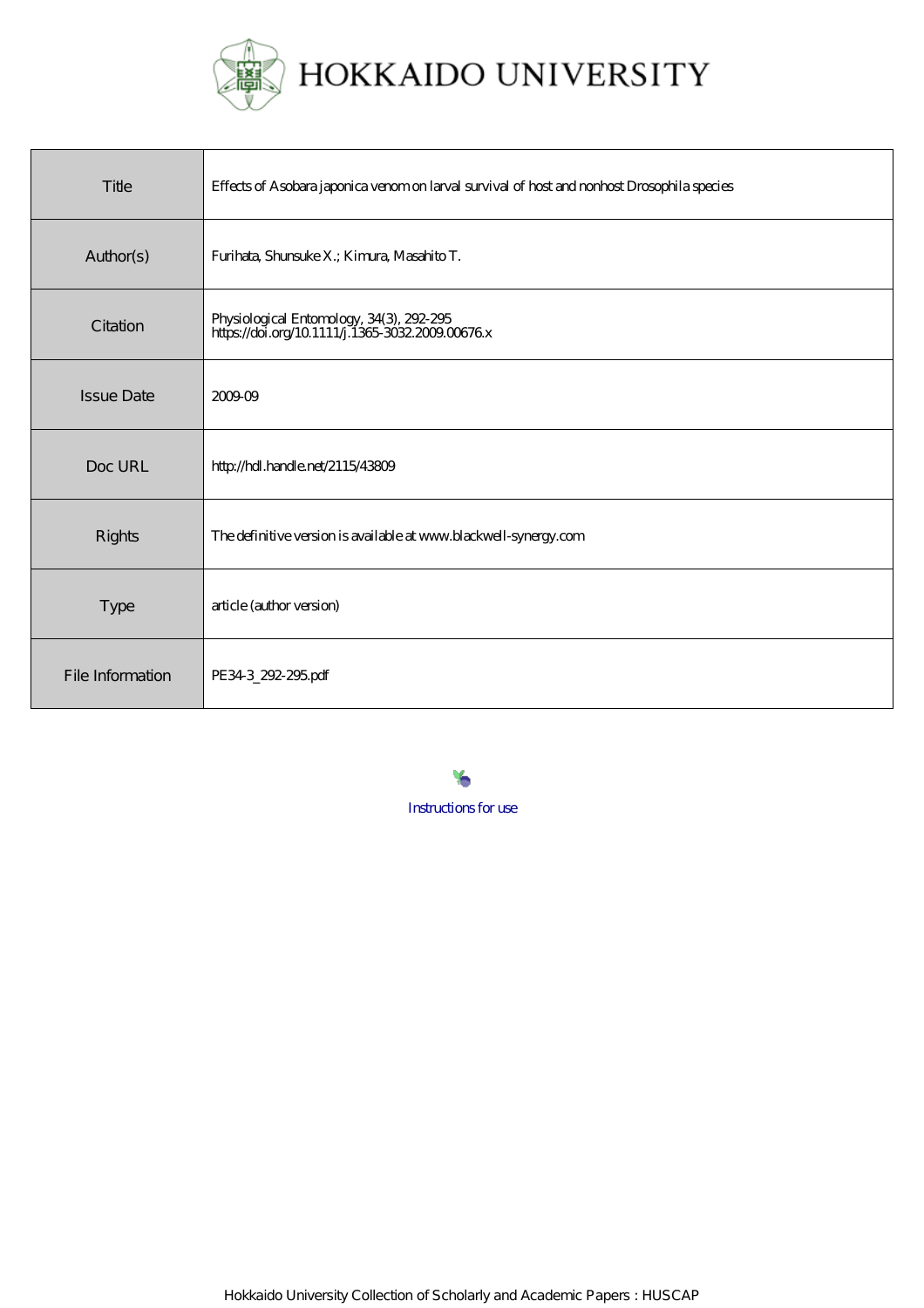### **Short communication**

**Effects of** *Asobara japonica* **venom on larval survival of host and non-host**  *Drosophila* **species** 

SHUNSUKE X. FURIHATA $^{\rm 1}$  and MASAHITO T. KIMURA $^{\rm 2}$ 

<sup>1</sup>Depertment of Biological Science, Faculty of Science, Hokkaido University, Sapporo, Japan, <sup>2</sup>Graduate School of Environmental Earth Science, Hokkaido University, Sapporo, Japan

Right running title**:** *Effects of* Asobara japonica *venom*

Left running title: S. X. Furihata and M. T. Kimura

Correspondence: Masahito T. Kimura, Graduate School of Environmental Earth Science, Hokkaido University, Sapporo, Hokkaido 060-0810, Japan. Tel.: +11-706-2236; fax: +11-706-2225; e-mail: mtk@ees.hokudai.ac.jp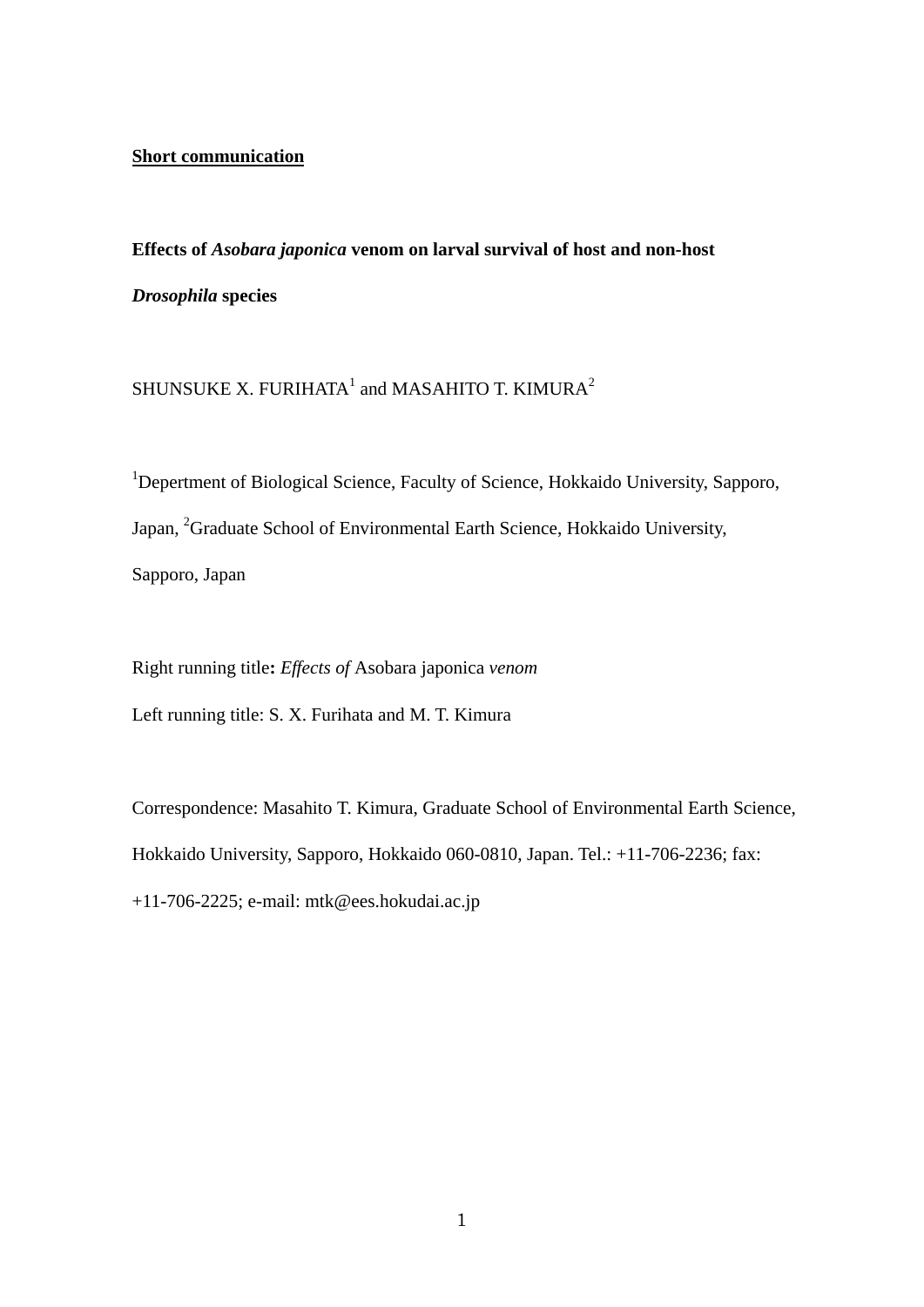**Abstract.** Ovipositing *Asobara japonica* females inject venom (containing paralysis-inducing factors) immediately after the insertion of their ovipositors into *Drosophila* larvae, and lay eggs a little later. Interruption of their oviposition behaviour before egg laying causes high larval mortality in host *Drosophila* species, while normal oviposition does not. This suggests that venom of this parasitoid is toxic to larvae of these host species but its toxicity is suppressed by factor(s) provided by parasitoid females at the time of laying egg or by parasitoid embryos developing in the hosts. On the other hand, venom does not show toxicity to larvae of non-host *Drosophia* species. Possible functions of venom are discussed.

**Key words.** *Asobara*, *Drosophila*, parasitism, toxicity, venom.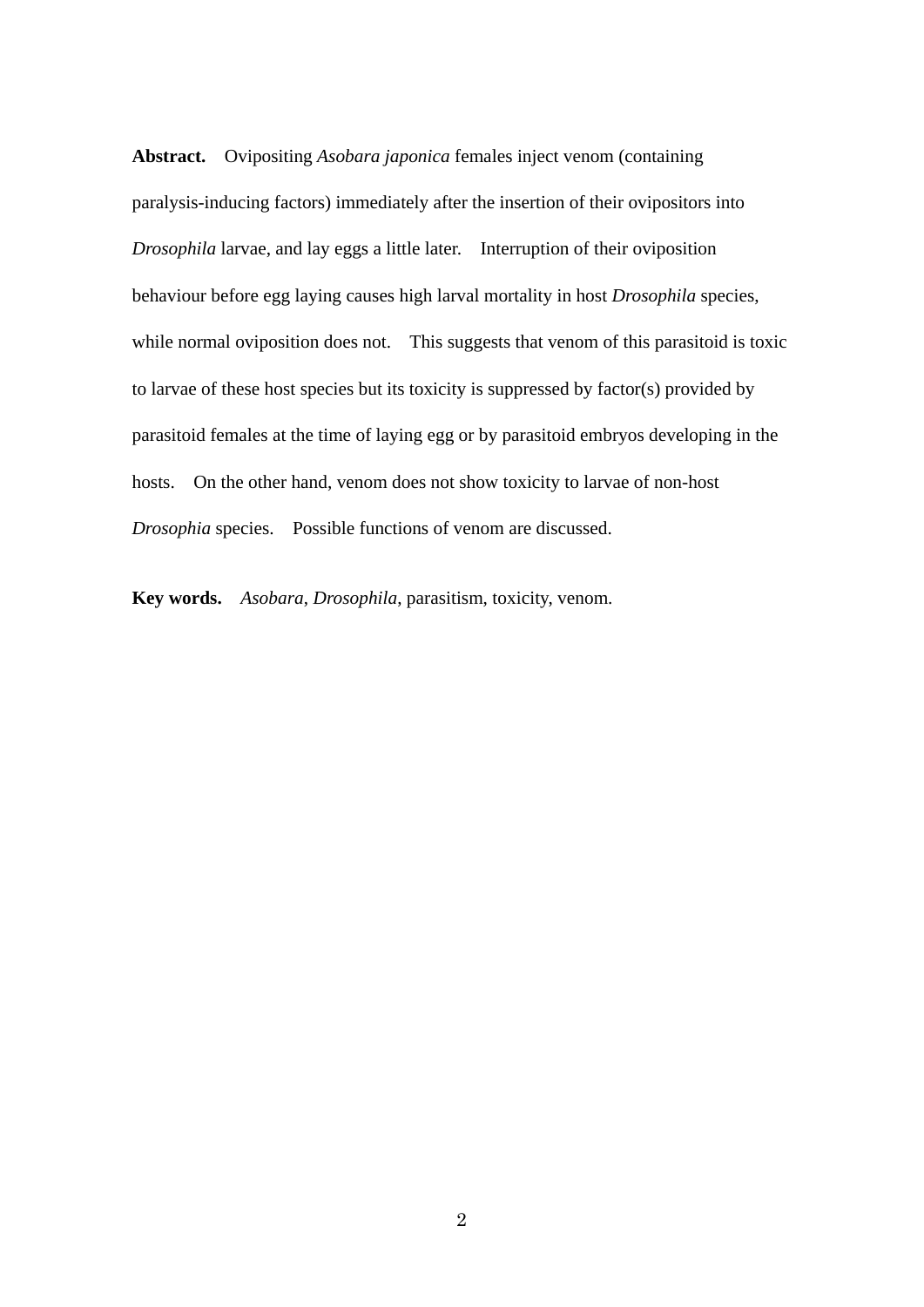### **Introduction**

Parasitoids provide hosts with various substances, viruses or virus-like particles to modify the host's behaviour, metabolism or development (Vinson & Iwantsch, 1980; Strand, 1986). Venom is an important source of such substances and viruses and has diverse functions such as induction of paralysis, interference of host development and/or suppression of host immune responses (Vinson & Iwantsch, 1980; Strand, 1986; Moreau & Guillot, 2005). In addition, venom sometimes shows toxicity to host and/or non-host insects (Rivers *et al*., 1993; Ergin *et al*., 2006). An example is seen in *Asobara tabida*. Host (*Drosophila melanogaster*) larvae artificially injected with only venom of this parasitoid (the WOPV strain from the Netherlands) suffer high mortality at the larval stage (Moreau *et al*., 2002). However, host larvae naturally parasitized by this parasitoid usually develop to pupae, although they are eventually killed by parasitoid larvae before eclosion. This suggests that this parasitoid provides hosts with some factors that suppress the toxicity of venom.

In this paper, we report effects of *Asobara japonica* Belokobylskij (Hymenoptera: Braconidae) venom on host and non-host *Drosophila* (Diptera: Drosophilidae) species. *Asobara japonica* is a larval-pupal parasitoid (i.e., adult parasitoid oviposits into host larva and parasitoid larva kills host after its pupariation), and uses a variety of *Drosophila* species as hosts (Mitsui *et al*., 2007; Ideo *et al*., 2008). Its populations in the main islands of Japan are parthenogenetic, whereas those in the southwestern islands are sexual (Mitsui *et al*., 2007).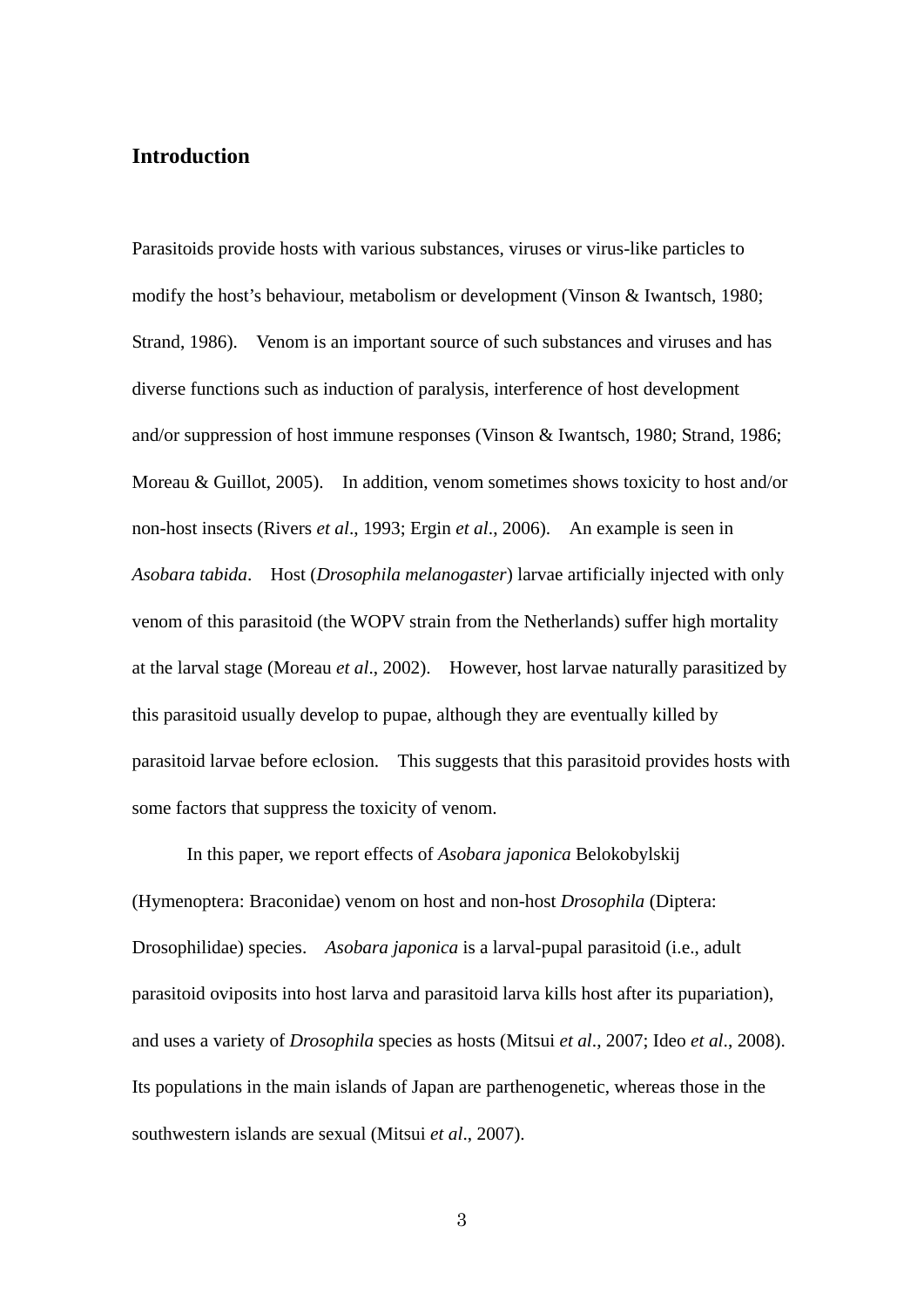# **Materials and methods**

#### *Experimental strains and rearing*

Experiments were made with a parthenogenetic *A. japonica* strain and five *Drosophila* species, *D. simulans* Sturtevant, *D. lutescens* Okada, *D. auraria* Peng, *D. bipectinata* Duda and *D. ficusphila* Kikkawa et Peng. The first three *Drosophila* species are natural hosts of *A*. *japonica*, whereas the last two species are non-hosts (Mitsui *et al*., 2007; Ideo *et al*., 2008). The larval (egg to pupariation) period is about 6 days in *D. simulans*, *D. lutescens* and *D. bipectinata* and 7 days in *D. auraria* and *D. ficusphila* at 23 °C.

The parasitoid strain and the *D. simulans*, *D. lutescens*, and *D. auraria* strains originated from females collected in Tokyo (35.7 °N in latitude), and the *D. bipectinata* and *D. ficusphila* strains from those collected in Iriomote-jima (24.4 °N), a subtropical island of Japan. These strains were maintained for a few years in the laboratory. The *Drosophila* strains were reared with cornmeal-malt medium, and the parasitoid strain was reared using *D. simulans* larvae as host. Maintenance and experiments were carried out at  $23 \text{ °C}$ .

*Oviposition behaviour and experiments*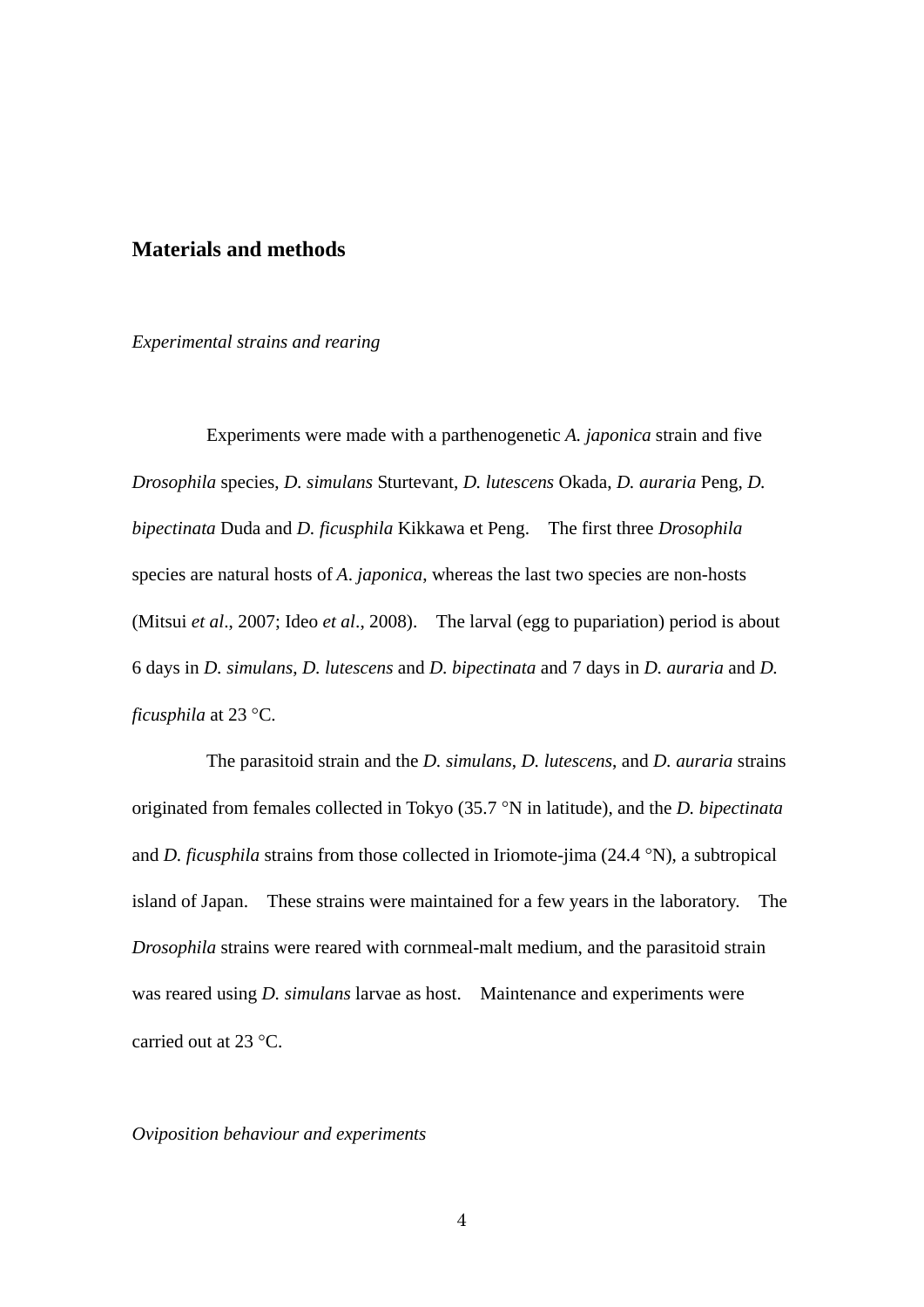*Drosophila* larvae inserted withthe ovipositor of *A*. *japonica* females become paralysed within a few seconds. Venom that contains paralysis-inducing factor(s) would be injected immediately after the insertion of the ovipositor. Some seconds after *Drosophila* larvae are paralysed, parasitoid females vibrate their ovipositors for a few seconds and then withdraw them. Vibration of the ovipositor indicates that an egg has been laid.

In the present experiments, female parasitoids (aged as two or three days after eclosion) were placed with *Drosophila* larvae (aged as two or four days after they were oviposited) in Petri dishes (3 cm in diameter) with small amounts of food medium, and observed for oviposition behaviour under a stereoscopic microscope. After parasitoids had inserted their ovipositors to *Drosophila* larvae and paralysed them, the insects were drawn apart using forceps before the parasitoids started to vibrate their ovipositors ('interrupted' group). In another group, parasitoids were allowed to complete their oviposition behaviour without interruption ('un-interrupted' group). *Drosophila* larvae were then dissected under a stereoscopic microscope and examined for the presence or absence of parasitoid eggs. In addition, *Drosophila* larvae of 'interrupted' and 'un-interrupted' group were reared in vials with food, and examined for pupariation and emergence of adult parasitoids or flies. Control (untreated) *Drosophila* larvae were also examined for pupariation and adult emergence. Thirty-100 *Drosophila* larvae were used for each treatment.

In addition, survival time was examined for *D. simulans* larvae. Larvae of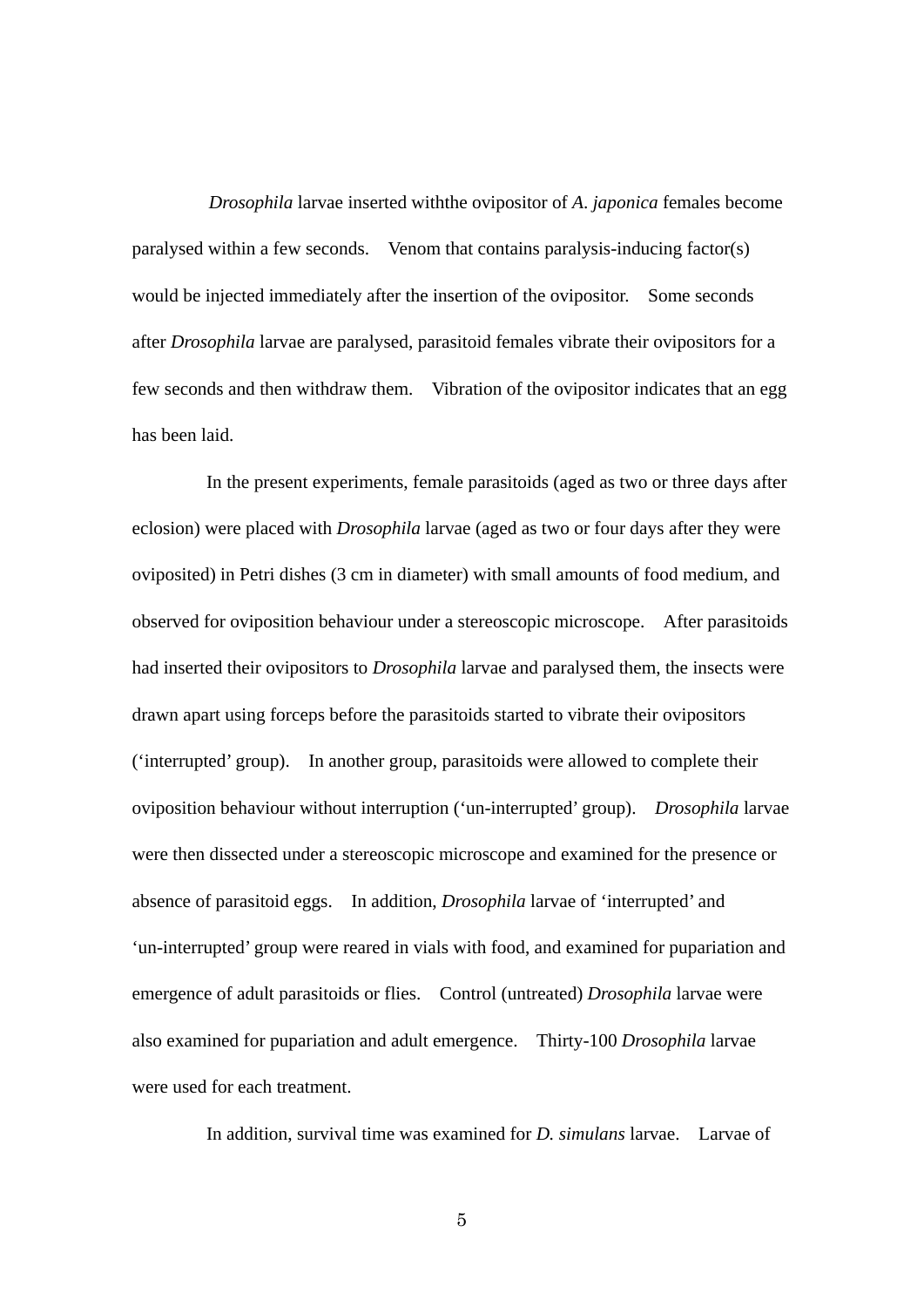the 'interrupted' group were prepared as above, placed in Petri dishes with food, and examined for survival 1, 2, 4, 8, 16 and 32 h after the treatment. Larvae were judged as dead if they did not move even upon touching with the tip of a forceps. Control (untreated) *D. simulans* larvae were also examined for survival under the same conditions.

Statistical analyses were performed using a JMP statistical package (version 4; SAS Institute Inc.).

### **Results and Discussion**

In all *Drosophila* species tested, larvae of both 'interrupted' and 'un-interrupted' groups always became paralysed (data not shown). However, no parasitoid egg was laid in larvae of the 'interrupted' group, whereas parasitoid eggs were found in 87- 97 % of larvae of the 'un-interrupted' group (Table 1). These results indicate that venom is injected soon after parasitoid females inserted their ovipositors to *Drosophila* larvae and egg is laid after they vibrated their ovipositors. Parasitoid females did not show any difference in behaviours toward host (*D. simulans*, *D. lutescens* and *D. auraria*) and non-host (*D. bipectinata* and *D. ficusphila*) larvae (personal observation).

Survival of *Drosophila* larvae differed according to treatment, and also between host and non-host species. In *D*. *simulans*, a natural host species of *A*. *japonica*, 97 % (*N*=100) of the 'interrupted' larvae died before pupariation, whereas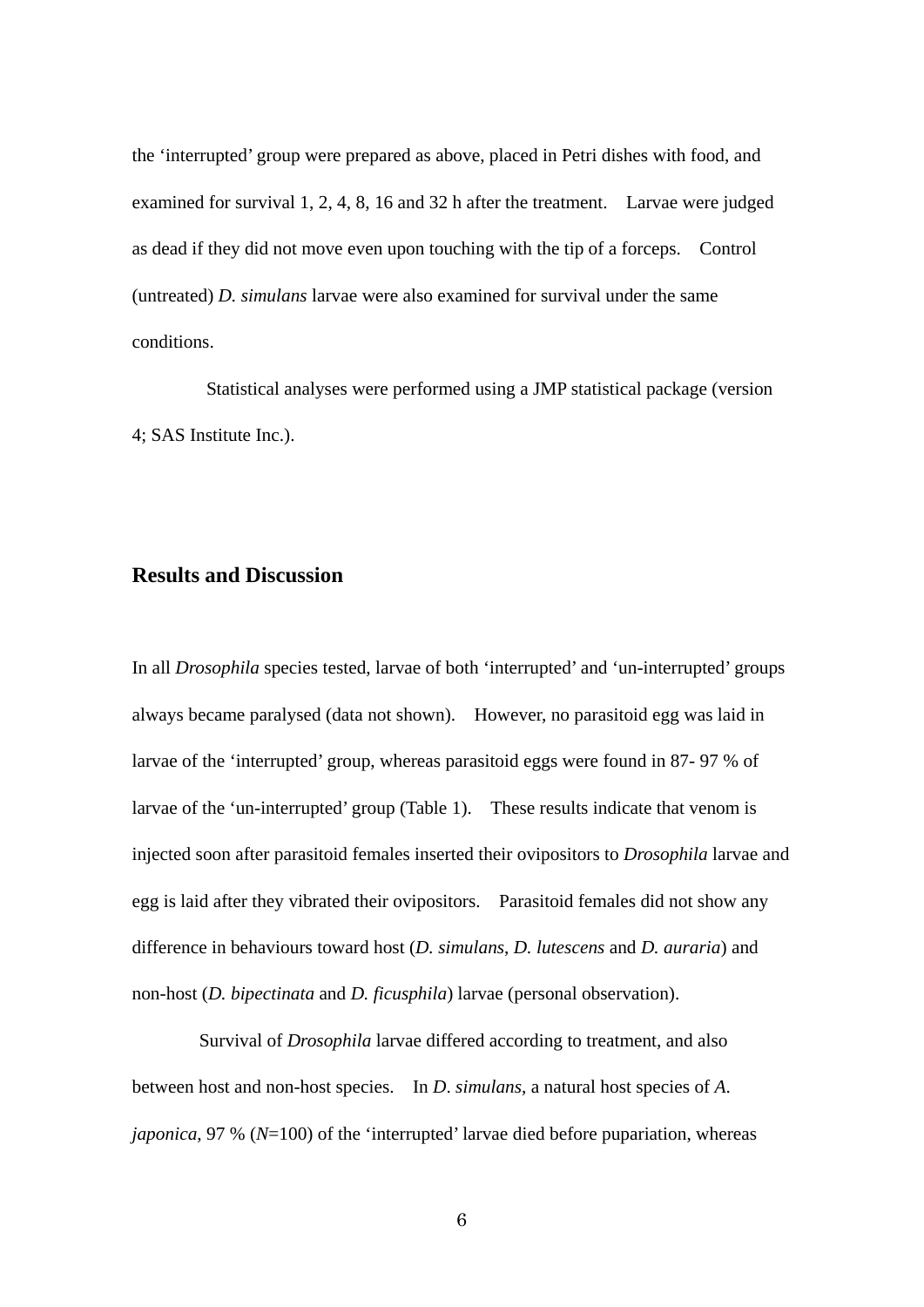76 % (*N*=100) of the 'un-interrupted' larvae pupariated, when they were treated 2 days after they were oviposited (Fig. 1a). When treated 4 days after they were oviposited, 100 % (*N*=50) of the 'interrupted' larvae died before pupariation, whereas 72 % (*N*=50) of the 'un-interrupted' larvae pupariated (Fig. 1b). In control larvae, 93 % (*N*=100) and 98 % (*N*=50) pupariated, when treated 2 and 4 days after they were oviposited, respectively. Differences in the rate of pupariation between two- and four-day-old host larvae were statistically insignificant ( $\chi^2$ -test, *P* > 0.05).

Survival time of the 'interrupted' larvae (two-day old) of *D*. *simulans* was shown in Fig. 2; 95 % (*N*=21) died within 16 h of the treatment. On the other hand, 85 % of control (untreated) larvae pupariated. Difference in survival time between them was statistically significant (Kaplan-Meier method,  $P < 0.01$ ).

Another host species, *D*. *lutescens* and *D*. *auraria*, showed similar results with *D. simulans*; 100 % (*N*=50) of *D. lutescens* and 94 % (*N*=50) of *D*. *auraria* larvae of the 'interrupted' group died before pupariation, whereas 96 % (*N*=50) of *D. lutescens* and 82 % (*N*=50) of *D*. *auraria* larvae of the 'un-interrupted' group pupariated (Fig. 3a and b).

By contrast, non-host species, *D*. *bipectinata* and *D*. *ficusphila*, showed different results (Fig. 3c and d); only 18 % (*N*=50) of *D. bipectinata* and 10 % (*N*=50) of *D*. *ficusphila* larvae of the 'interrupted' group died before pupariation, and 98 % (*N*=50) of *D. bipectinata* and 78 % (*N*=50) of *D*. *ficusphila* larvae of the 'un-interrupted' group grew up to not only pupae but also adults.

Thus, venom of *A*. *japonica* has a lethal effect on host species (*D*. *simulans*, *D*.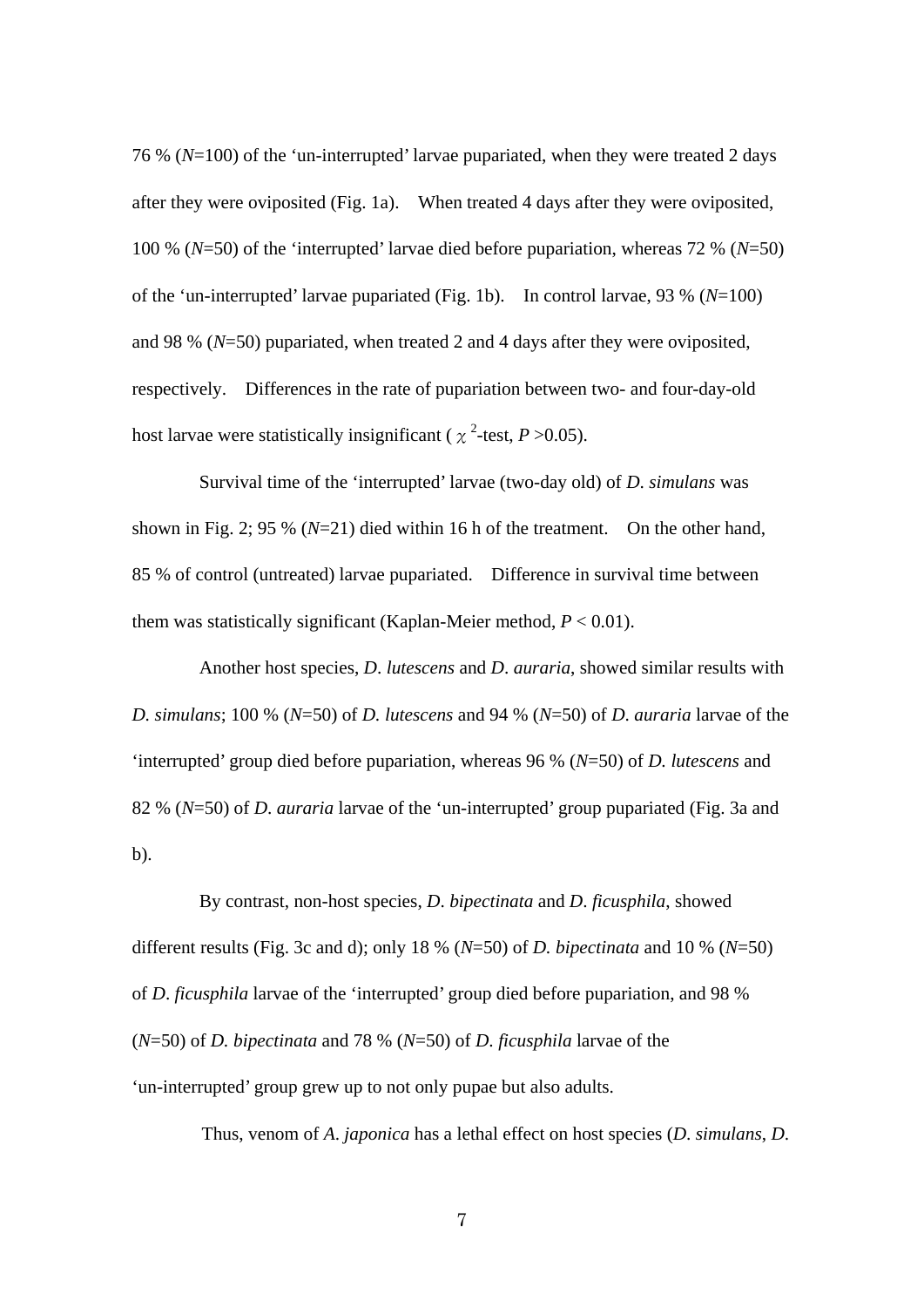*lutescens* and *D*. *auraria*), but has not on non-host species (*D*. *bipectinata* and *D*. *ficusphila*). Moreau *et al*. (2002) also observed that venom of *A*. *tabida* is toxic to a host species, *D. melanogaster*. In the present study, it is also suggested that the lethal effect of venom on host species is suppressed by substance(s) provided by parasitoid females at the time of egg laying or by parasitoid embryos developing in the host larvae. At present, nothing is known about the nature of *A*. *japonica* venom, but there are some possible hypotheses on its toxicity.

One hypothesis is that paralysis-inducing substances themselves or their derivatives are toxic to host species. *Drosophila* larvae injected with venom become paralysed within a few seconds and recover usually within 1 h (personal observation). There are two possible processes for their recovery; 1) paralysis-inducing substances in venom are degraded or modified, and 2) paralysis-inducing substances are not degraded or modified, but the target of these substances was modified or desensitized. In the first case, derivatives of the paralysis-inducing substances could be toxic to host species, and the paralysis-inducing substances themselves could be toxic in the second case. In either case, non-host species have mechanisms to suppress the toxicity of venom. On the other hand, such mechanisms are useless for host species, because parasitized host larvae are killed (i.e., fed) eventually by parasitoid larvae at the pupal stage even if they suppress the toxicity of venom. Then, host species have not evolved such suppression mechanisms, and therefore parasitoids are required to provide hosts with factors that suppress the toxicity of the substances or their derivatives to allow host larvae to grow up to pupae.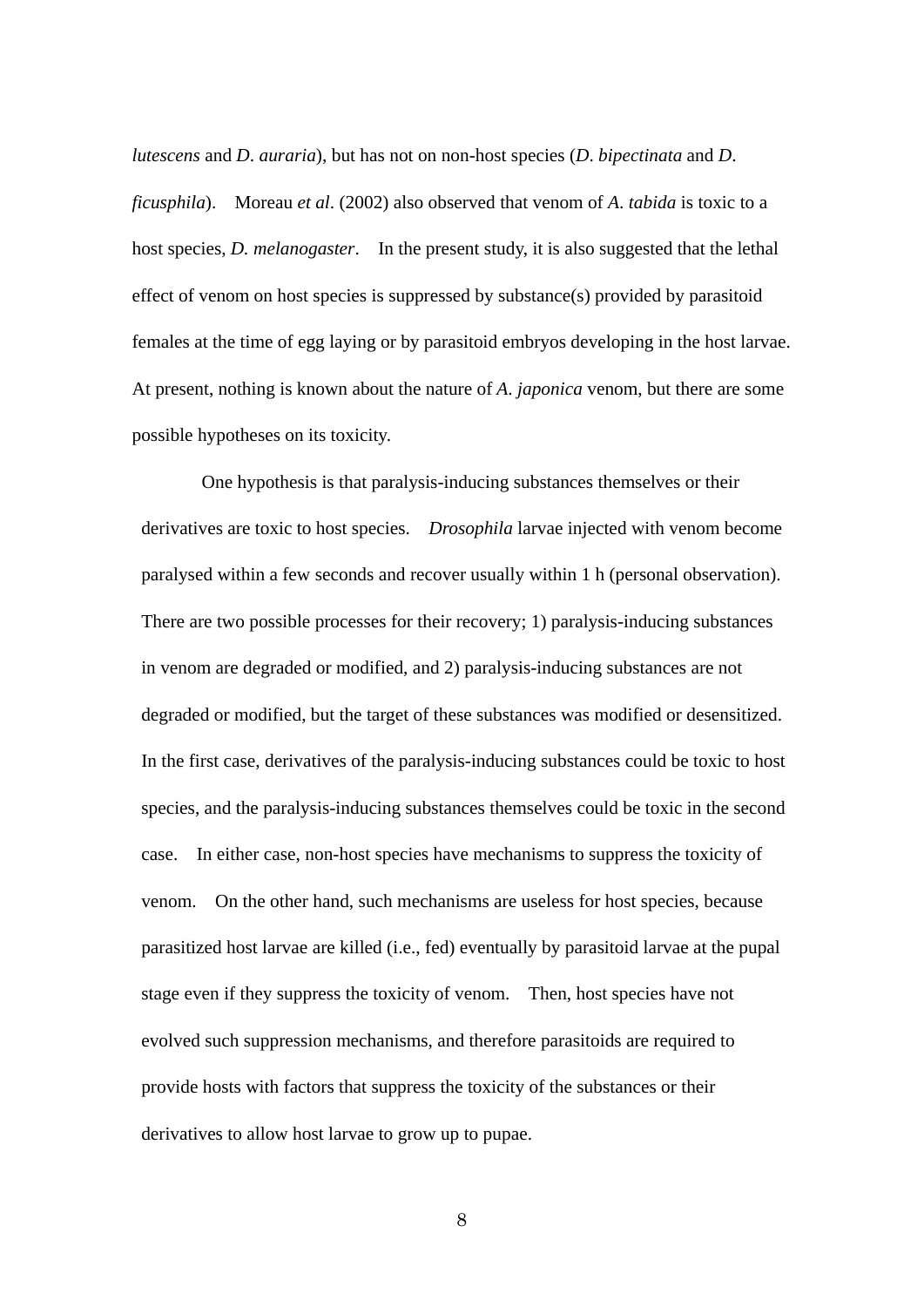Another hypothesis is that factors causing paralysis and mortality are not related. One of candidates for mortality factors is a substance that suppresses host immune systems. In this hypothesis, host larvae injected only with venom are killed by microbial infection, and substances provided later by the parasitoid females or parasitoid embryos have antimicrobial activity. However, it is questionable whether microbes proliferate to kill host larvae within 8 or 16 h after injection of venom (see Fig. 2).

To assess the likelihood of the above hypotheses, it is important to identify and characterize the substances that are provided by parasitoids. It has so far been reported that parasitoids provide hosts with immune suppressive factors and antibacterial and antifungal factors (Vinson & Iwantsch, 1980; Strand, 1986; Strand & Pech, 1995; Dani *et al*., 2003; Moreau & Guillot, 2005; Li *et a*l., 2007), but almost nothing is known about how these factors function in the hosts. Also, little is known about the nature of paralysis-inducing substances and their degradation pathways. Further study is needed on these topics.

It is also questioned whether the toxicity of venom is adaptive or not. Immune suppressive factors apparently have a function to protect parasitoid eggs or embryos from host immune systems. In the other cases, the toxicity may be only a side effect.

## **Acknowledgements**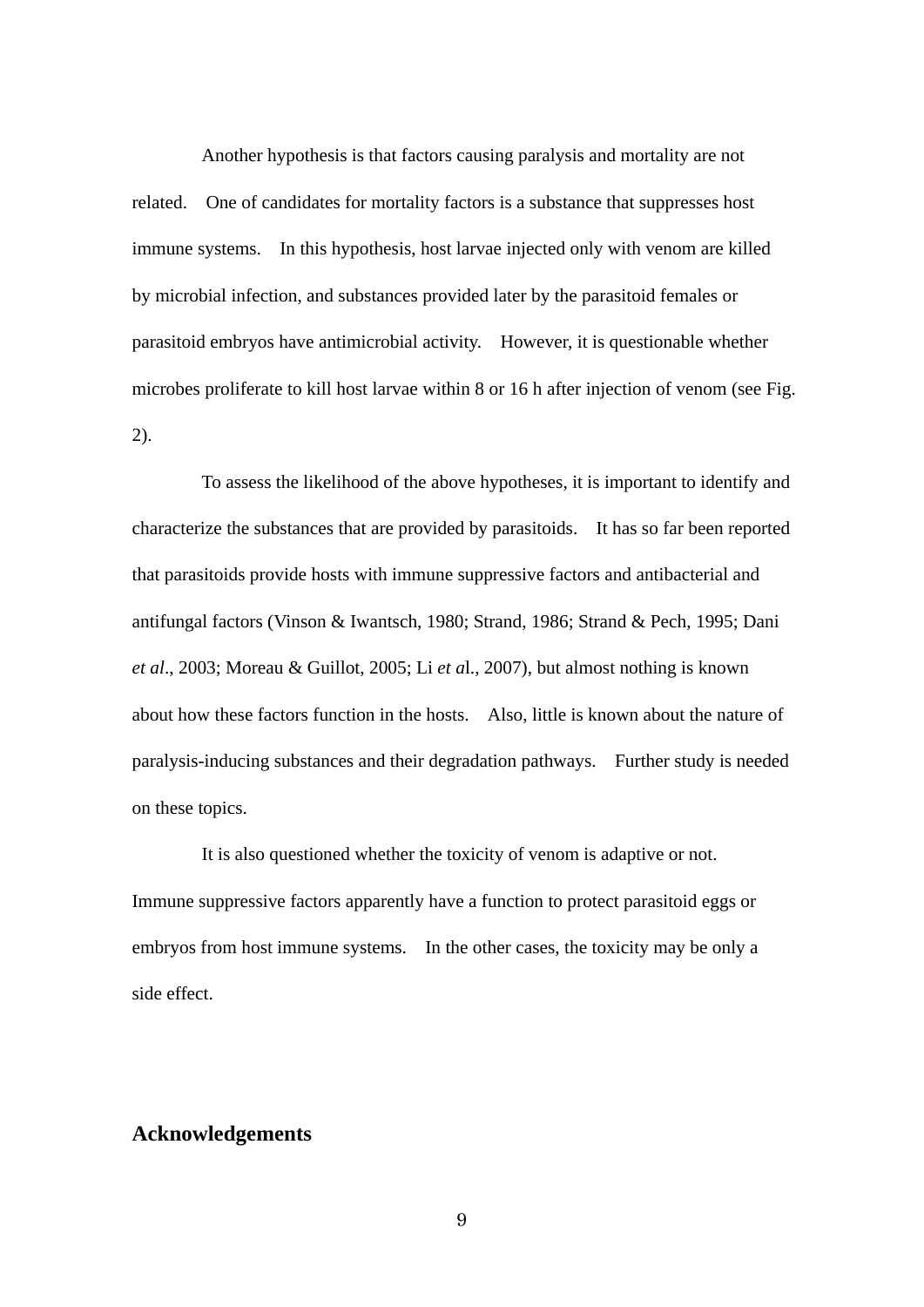We are grateful to Y. Murata for his assistance in this study and to anonymous referees for their suggestions. This work was supported by a Grant-in-Aid from Ministry of Education, Science, Sports and Culture of Japan (No. 17570010).

## **References**

- Dani, M., Richards, E., Issac, R. & Edwards, J. (2003) Antibacterial and proteolytic activity in venom from the endoparasitic wasp *Pimpa hypochondriaca* (Hymenoptera: Ichneumonidae). *Journal of Insect Physiology*, **49**, 945-954.
- Ergin, E., Uckan, F., Rivers, D.B. & Sak, O. (2006) In vivo and in vitro activity of venom from the endoparasitic wasp *Pimpla turionell*a (L.) (Hymenoptera: Ichneumonidae). *Archive of Insect Biochemistry and Physology*, **61**, 87-97.
- Ideo, S., Watada, M., Mitsui, H. & Kimura, M.T. (2008) Host range of *Asobara japonica* (Hymenoptera: Brachonidae), a larval parasitoid of drosophilid flies. *Entomological Science*, **11**, 1-6.
- Li, Y., Lu, J., Feng, C., Ke, X. & Fu, W. (2007) Role of venom and ovarian proteins in immune suppression of *Ostrinia furnacalis* (Lepidoptera: Pyralidae) larvae parasitized by *Macrocentrus cingulum* (Hymenoptera: Braconidae), a polyembryoni parasitoid. *Insect Science*, **14**, 93-100.

Mitsui, H., van Achterberg, K., Nordlander, G. & Kimura, M.T. (2007) Geographical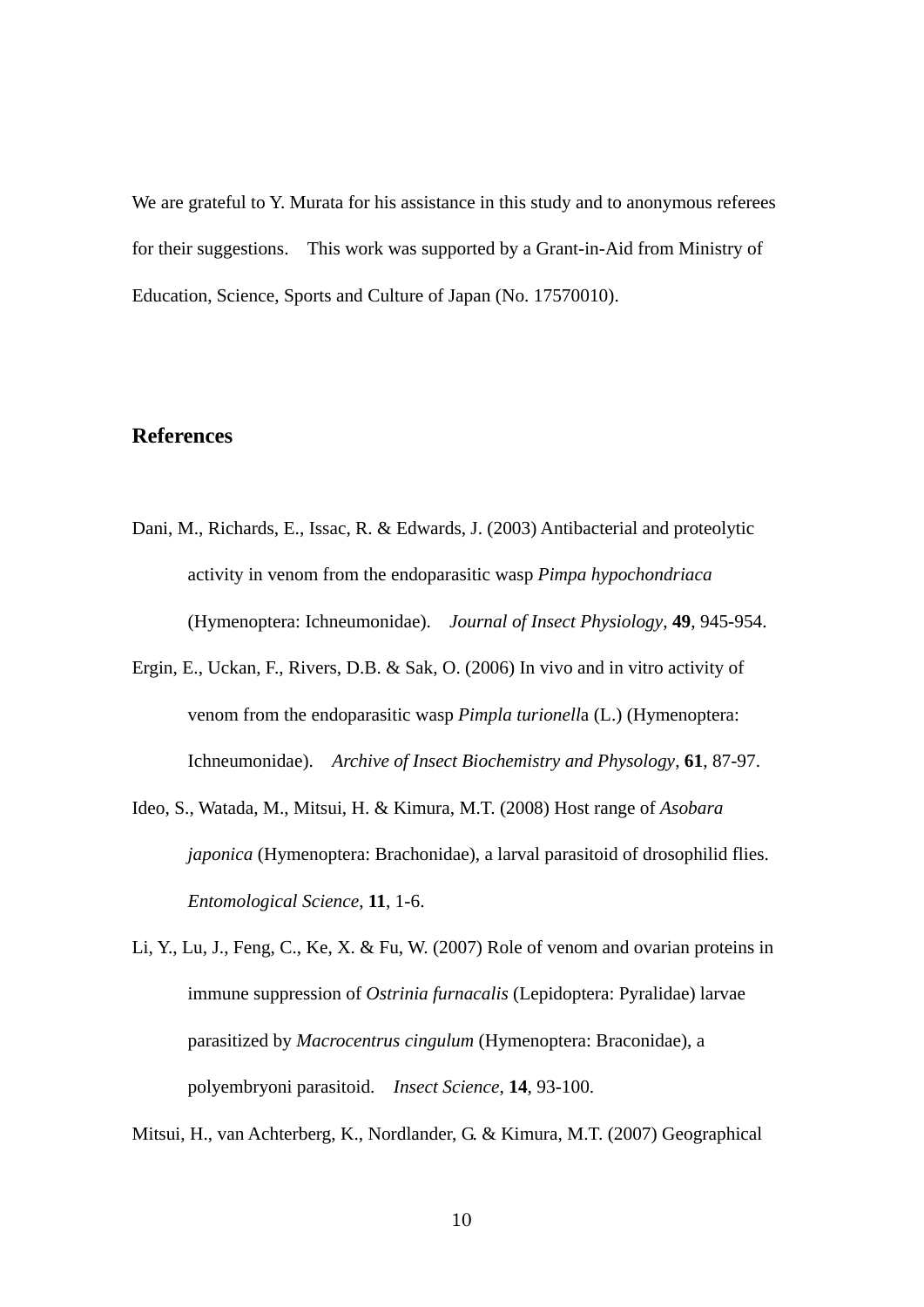distributions and host associations of larval parasitoids of frugivorous Drosophilidae in Japan. *Journal of Natural History*, **41**, 1731-1738.

- Moreau, S.J.M. & Guillot, S. (2005) Advances and prospects on biosynthesis, structures and functions of venom proteins from parasitic wasps. *Insect Biochemistry and MolecularBiology*, **35**, 1209-1223.
- Moreau, S.J.M., Dingremont, A., Doury, G. & Giordanengo, P. (2002) Effect of parasitism by *Asobara tabida* (Hymenoptera: Braconidae) on the development, survival and activity of *Drosophila melanogaster* larvae. *Journal of Insect Physiology*, **48**, 337-347.
- Rivers, D.B., Hink, W.F. & Denlinger, D.L. (1993) Toxicity of the venom from *Nasonia vitripennis* (Hymenoptera: petromalidae) toward fly hosts, non-target insects, different developmental stages, and cultured insect cells. *Toxicon*, **31**, 755-765.
- Strand, M.R. (1986) The physiological interactions of parasitoids with their hosts and their influence on reproductive strategies. *Insect parasitoids* (eds. by J. Waage & G. F. Gresthead), pp. 97-136. Academic Press, London.
- Strand, M.R. & Pech, L.L. (1995) Immunological basis for comapativility in parasitoid-host relationships. *Annual Review of Entomology*, **40**, 31-56.
- Vinson, S.B. & Iwantsch, G.F. (1980) Host regulation by insect parasitoids. *Quatterly Review of Biology*, **55**, 143-165.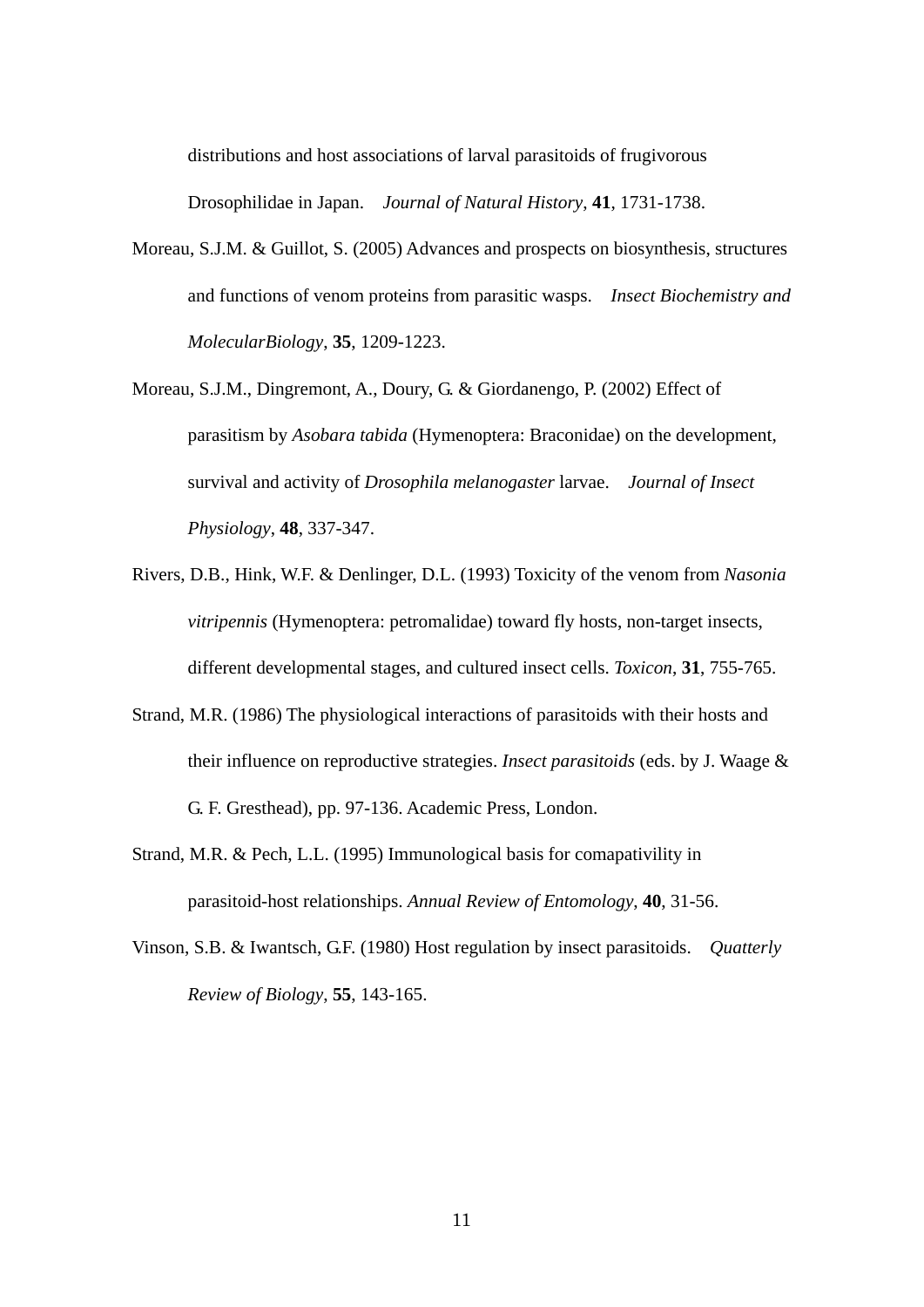Table 1. Percentage of host larvae with parasitoid eggs in the 'interrupted' and 'un-interrupted' groups.

| Host                              | Interrupted | Un-interrupted |
|-----------------------------------|-------------|----------------|
| D. simulans (two day old)         | 0(30)       | 91 (100)       |
| <i>D. simulans</i> (four day old) | 0(30)       | 93 (30)        |
| D. lutescens (two day old)        | 0(30)       | 97 (30)        |
| D. <i>auraria</i> (two day old)   | 0(30)       | 87 (30)        |
| D. bipectinata (two day old)      | 0(30)       | 93 (30)        |
| D. ficusphila (two day old)       | 0(30)       | 93 (30)        |

The number in parentheses refers to the number of larvae examined.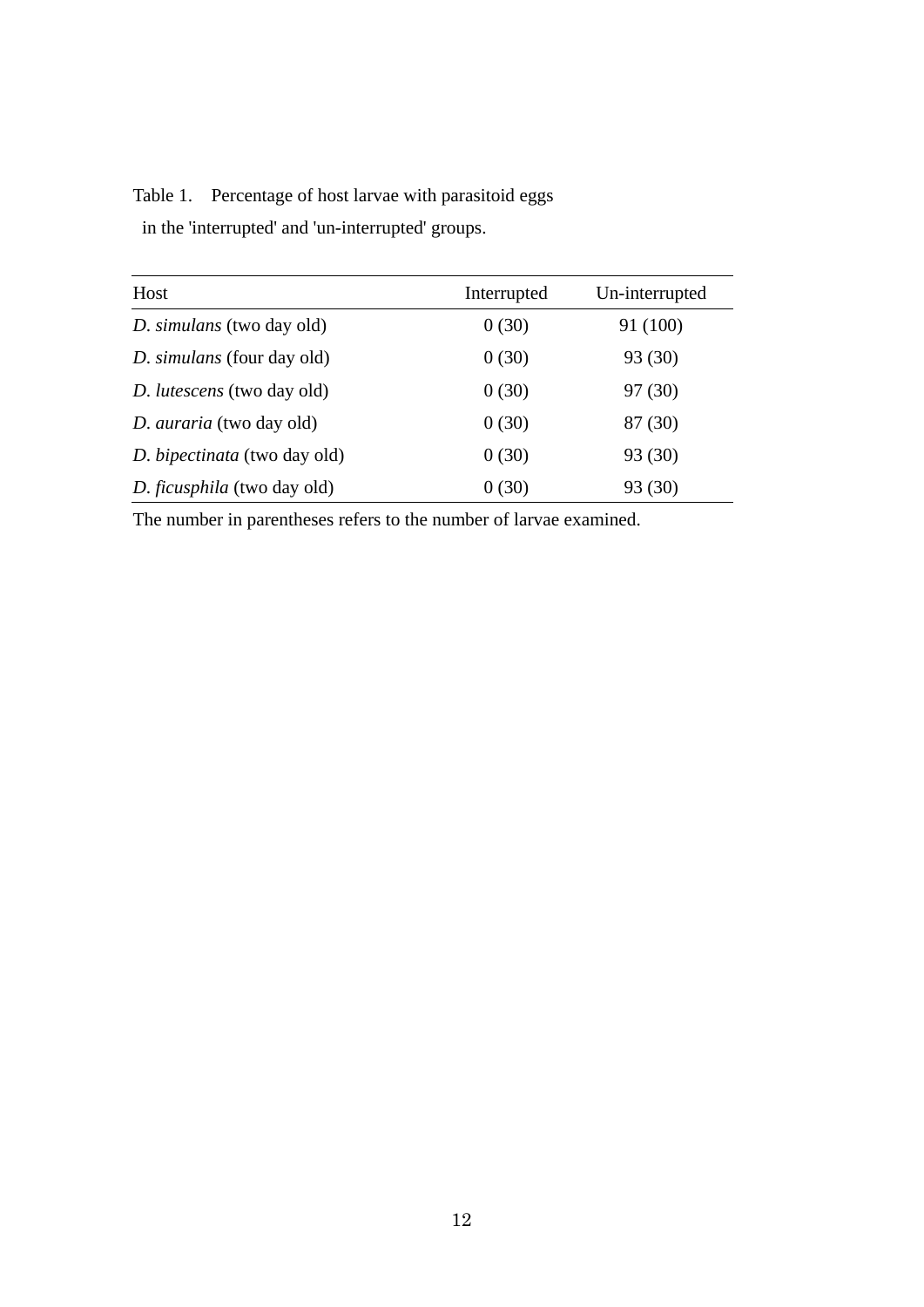Legends to Figures

**Fig. 1.** Percentage of *D.* simulans larvae died at the larval ( $\Box$ ) and pupal ( $\Box$ ) stages, produced adult parasitoids  $\left(\Box\right)$  and survived until emergence as adult flies  $(\Box)$  in the 'un-interrupted' (U), 'interrupted' (I) and control (C) groups. *Drosophila* larvae were treated at the age of two or four days after they were oviposited.

**Fig. 2.** Survivorship of *D*. *simulans* larvae of the 'interrupted' group (solid line). *Drosophila* larvae were treated at the age of two days they were oviposited. Survivorship of control *D. simulans* larvae is also shown (broken line).

**Fig. 3.** Percentage of *D*. *lutescens, D*. *auraria, D*. *bipectinata* and *D*. *ficusphila* larvae that died at the larval ( $\Box$ ) and pupal ( $\Box$ ) stages, produced adult parasitoids ( $\Box$ ) and survived until emergence as adult flies  $(\Box)$  in the 'un-interrupted' (U), 'interrupted' (I) and control (C) groups. *Drosophila* larvae were treated at the age of two days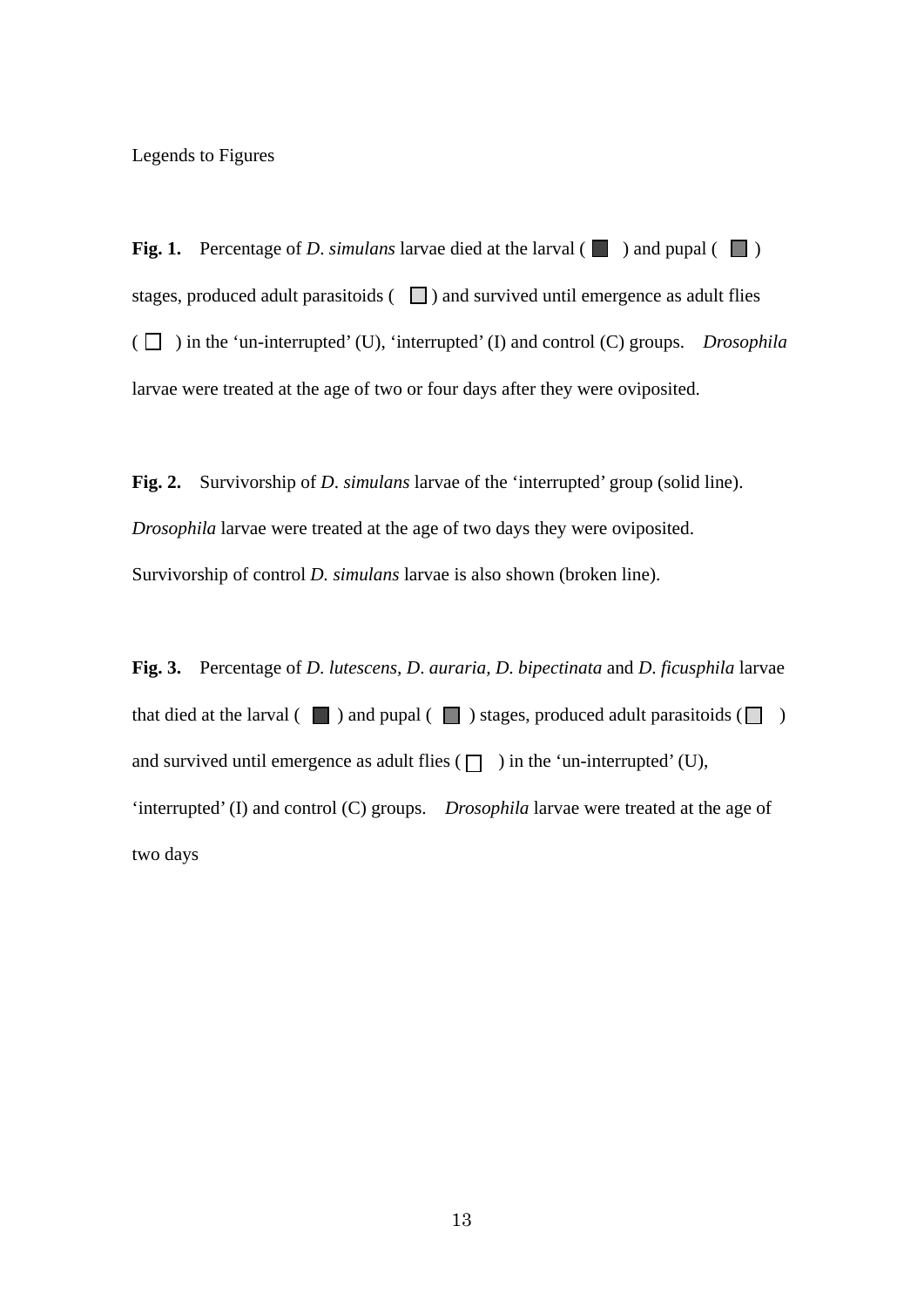

Fig. 1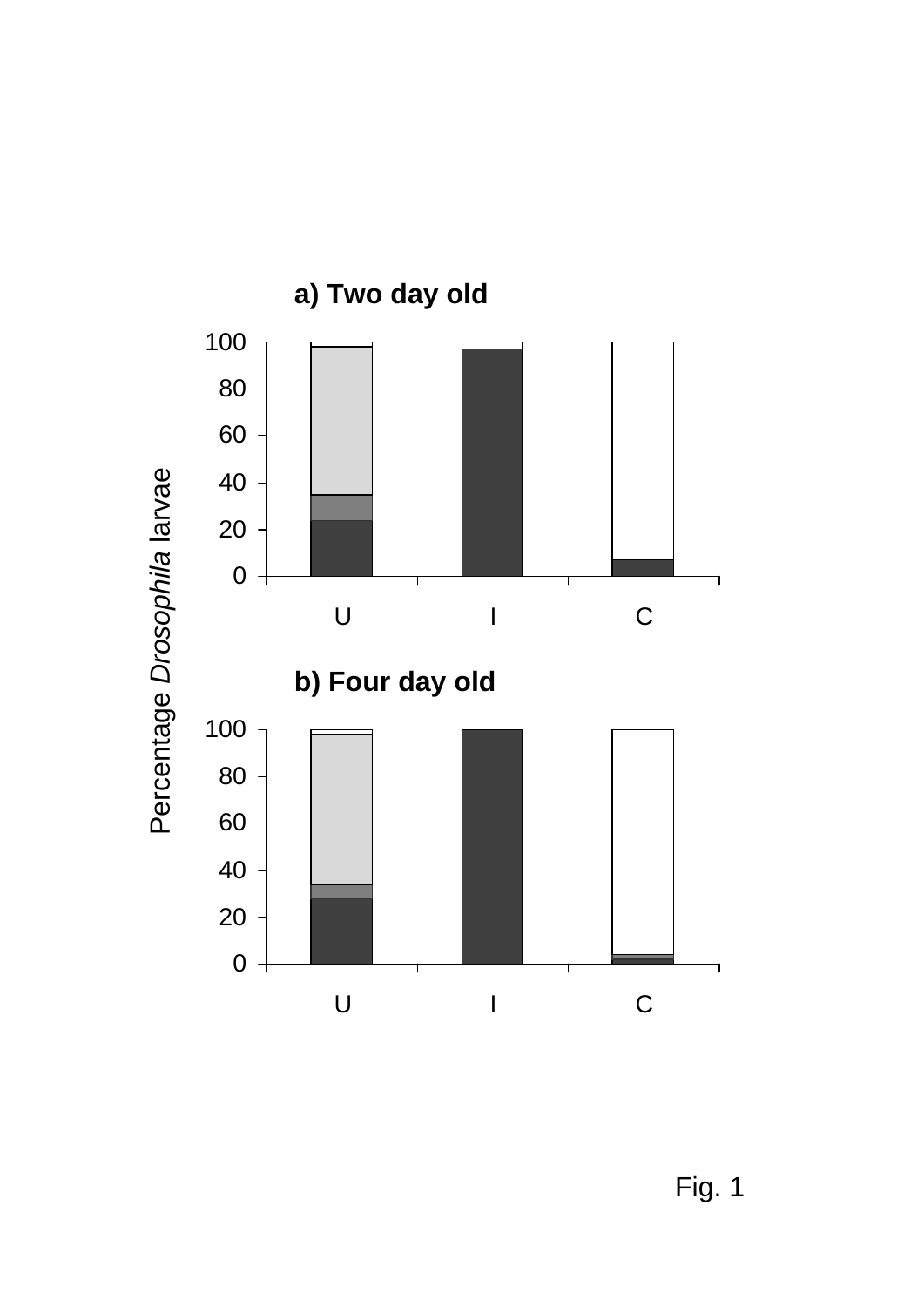

Fig. 2